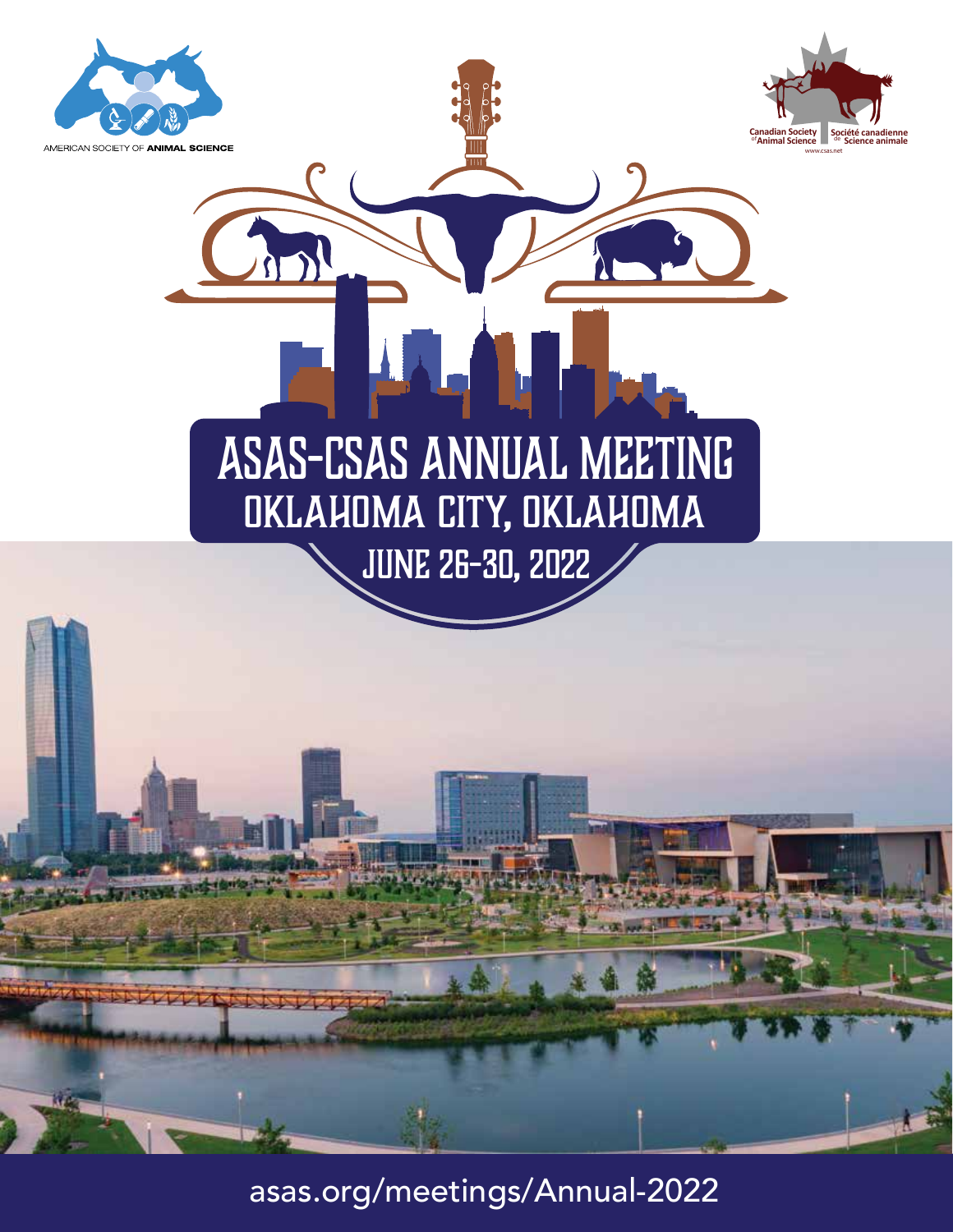

# GENERAL MEETING INFORMATION

## Schedule of Events

The 2022 ASAS CSAS Annual Meeting will be held June 26-30, 2022 The opening session will be Sunday evening followed by the opening reception. Join us for an evening with friends, family, and food as we celebrate the kick-off of the 2022 ASAS -CSAS Annual Meeting.

# Location

The 2022 ASAS-CSAS Annual Meeting will be held at the Oklahoma City Convention Center and area hotels. The stunning new Oklahoma City Convention Center is a \$288 Million project funded by the MAPS3 capital improvements program in Oklahoma City. The new venue will feature glass walls, making use of natural light with breathtaking views of Scissortail Park. Narduli's "Virtual Sky" will grace the glass atriums facing Scissortail Park across the street. The artwork evokes Oklahoma's beautiful skies and the state's links to aviation history.

# Scientific Program Highlights

As we continue to try and add meeting value and control attendee costs, we have opted to change the "flow of scientific presentations. Rather than have all scientific topics and species on all days, we are planning to group as follows:

- Non Ruminant: Tuesday afternoon, Wednesday, Thursday morning
- Ruminant: Monday, Tuesday
- Companion Animal:Tuesday/Wednesday
- Overlap/Interdisciplinary/Multi-species: Tuesday, Wednesday, Thursday morning

Our goal is to allow our attendees increased travail flexibility. The divisions listed above will account for approximately 90% of the presentations in those categories.

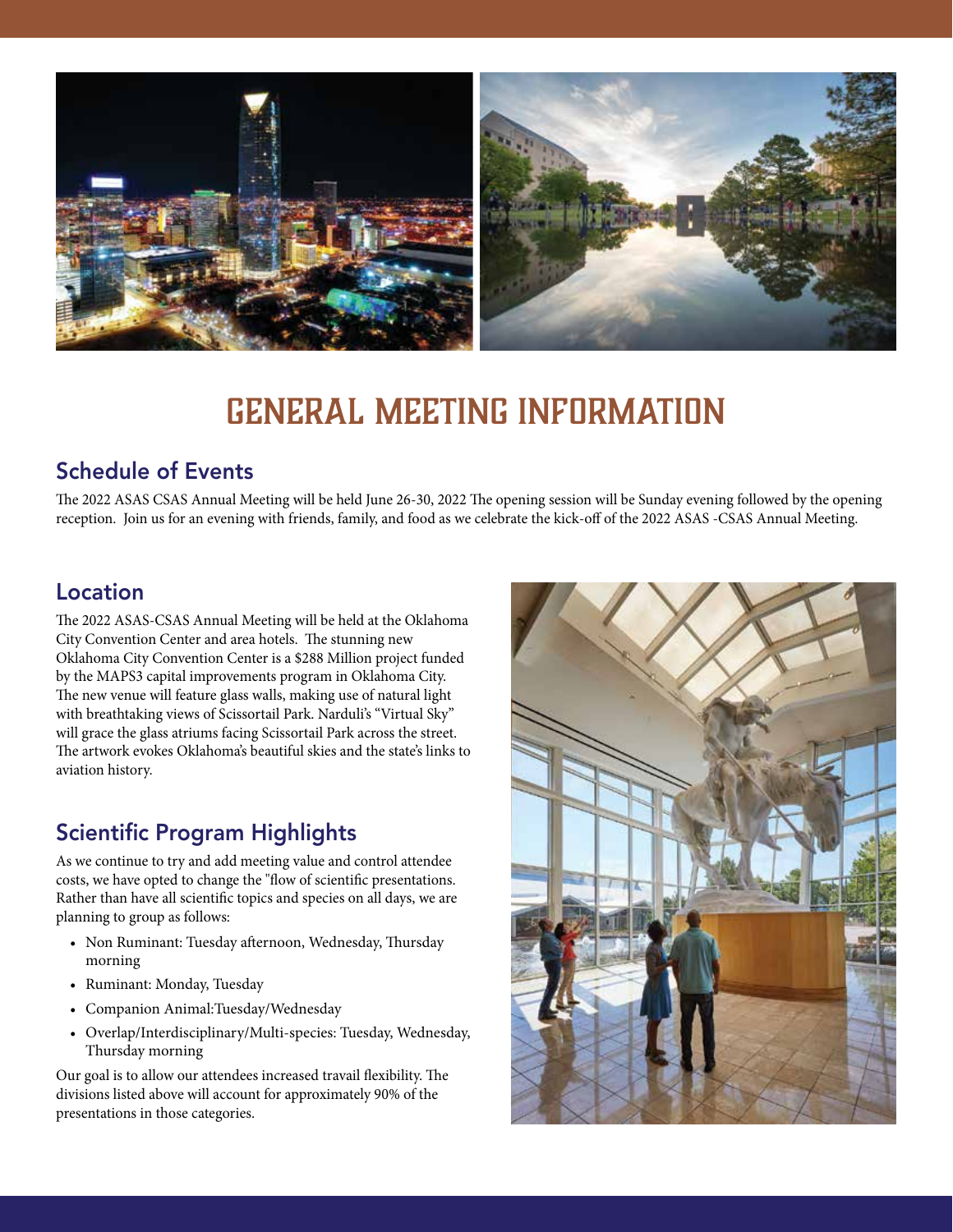# ASAS-CSAS 2022 Annual Meeting & Trade Show Registration Form

| <b>Register online:</b>           |  |
|-----------------------------------|--|
| www.asas.org/meetings/Annual-2022 |  |





|                                            |       | AMERICAN SOCIETY OF ANIMAL SCIENCE | <sup>ot</sup> Animal Science Nunde Science animale<br>www.csas.net |
|--------------------------------------------|-------|------------------------------------|--------------------------------------------------------------------|
| Member ID# ________________________ □ CSAS |       |                                    |                                                                    |
|                                            |       |                                    |                                                                    |
| Last (Family)                              | First |                                    | Middle Initial                                                     |
|                                            |       |                                    |                                                                    |
|                                            |       |                                    |                                                                    |
|                                            |       |                                    |                                                                    |
|                                            |       |                                    | State/Province                                                     |
|                                            |       |                                    |                                                                    |
|                                            |       |                                    |                                                                    |
|                                            |       |                                    |                                                                    |

In accordance with GDPR (General Data Protection Regulation) by checking this box you are consenting to our use of the information you are providing us solely for the purpose of processing your meeting registration and communicating information regarding the meeting.

\_\_\_\_\_\_\_\_\_\_\_\_\_\_\_\_\_\_\_\_\_\_\_\_\_\_\_\_\_\_\_\_\_\_\_\_\_\_\_\_\_\_\_\_\_\_\_\_\_\_\_\_\_\_\_\_\_\_\_\_\_\_\_\_\_\_\_\_\_\_\_\_\_\_\_\_\_\_\_\_\_\_\_\_\_\_\_\_\_\_\_\_\_\_\_\_\_\_\_\_\_\_\_\_\_\_\_\_

Spouses and children are not required to register. To receive a name badge, please provide name(s) below:

Emergency contact name and phone number \_\_\_\_\_\_\_\_\_\_\_\_\_\_\_\_\_\_\_\_\_\_\_\_\_\_\_\_\_\_\_\_\_\_\_\_\_\_\_\_\_\_\_\_\_\_\_\_\_\_\_\_\_\_\_\_\_\_\_\_\_\_\_\_\_\_\_\_\_\_\_

| <b>Before May 13, 2022</b> |  |
|----------------------------|--|
| $\square$ \$575            |  |
| $\Box$ \$800               |  |
| $\Box$ \$300               |  |
| $\Box$ \$300               |  |
| $\Box$ \$400               |  |
| $\Box$ \$200               |  |
| $\Box$ \$275               |  |
|                            |  |

**\*Nonmembers: Become a member and save on meeting registration fees, visit ASAS.org.**